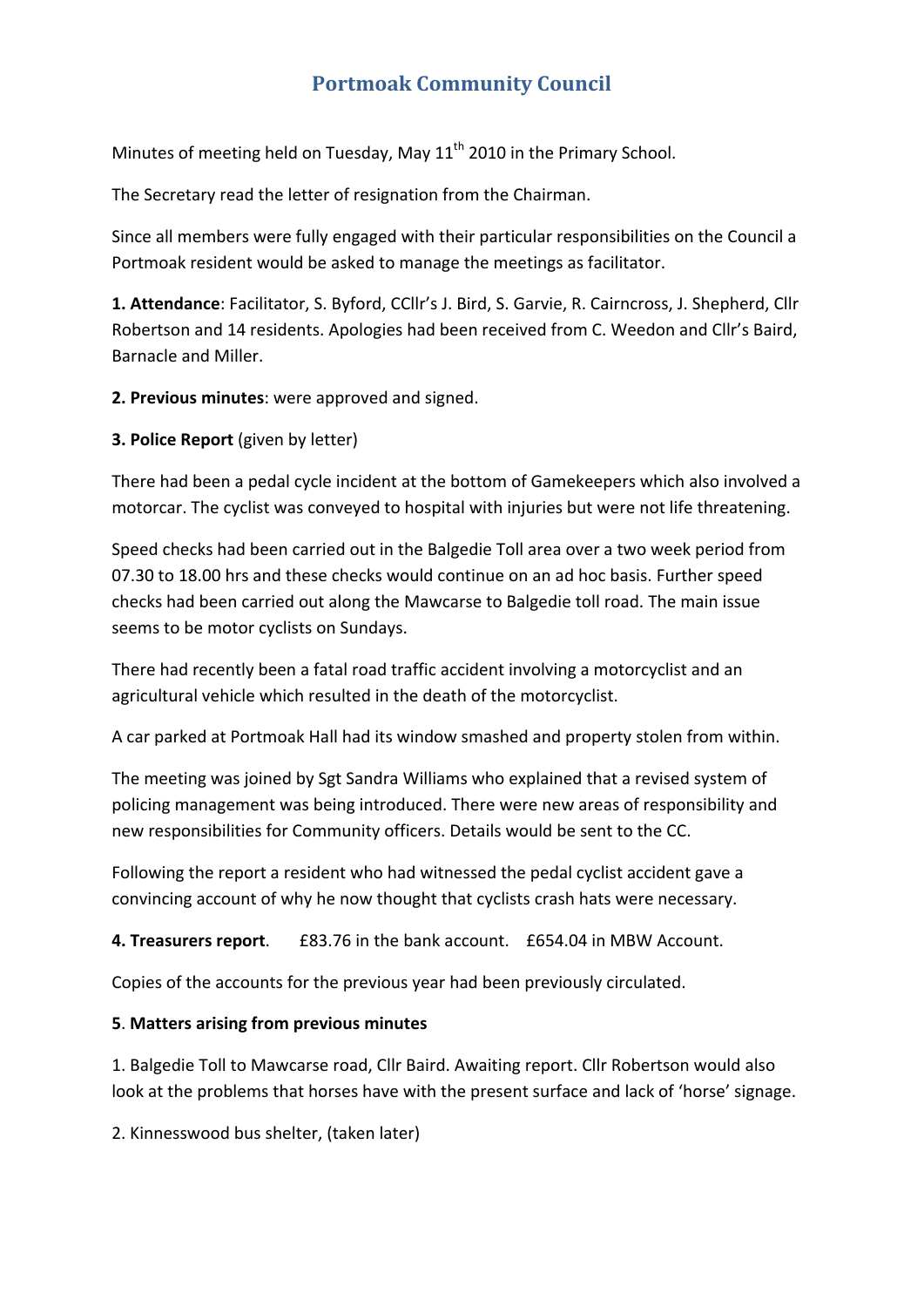3. Presentation by Portmoak Gliding Club and request by resident to discuss Policy 49 of the new development plan. To be included on the July agenda.

4. Community Council flyer which would be produced this month and delivered to each household in Portmoak before the June meeting.

### **6. Subcommittee reports**

### Paths Group

Information boards for the MBW to be erected.

Paths group meeting to arrange.

The 'new' path along the A911 between Kinnesswood and Scotlandwell is now owned by P&KC and has been passed to Roads dept. for the work to be planned into their schedule. There is a lot of work to be done to get the next section planned and it was suggested that work on this is started as soon as possible so the momentum is not lost.

A meeting will be set up for this purpose and will include all interested parties.

### Planning Group

Rolling list of validated planning applications up and running on the website. There had been no new applications since last month.

There was discussion on next month's meeting which included a presentation by Cllr Barnacle. There was interest shown in the role of the Tayplan working alongside Local plans, national strategies against local expectations. Planning applications which were in opposition to the Tayplan would go to the Scottish Government.

Cllr Robertson explained that it was better to have more information by all parties involved in the plans and although it was generally seen that developers were identifying potential building sites communities could also identify potential sites to be kept open. It was not thought necessary that communities would have to identify sites such as Council owned playing grounds.

### Management Group

The Secretary had e mailed P&KC Roads dept for an update on the build out changes but had not received any reply. Fortunately a resident had telephoned the Roads dept and was informed that no drawings were yet available for the proposed work.

It had been agreed to extend the road surfacing measures at Scotlandwell 100 metres.

### **7. Cllr reports**

Cllr Robertson had previously given his report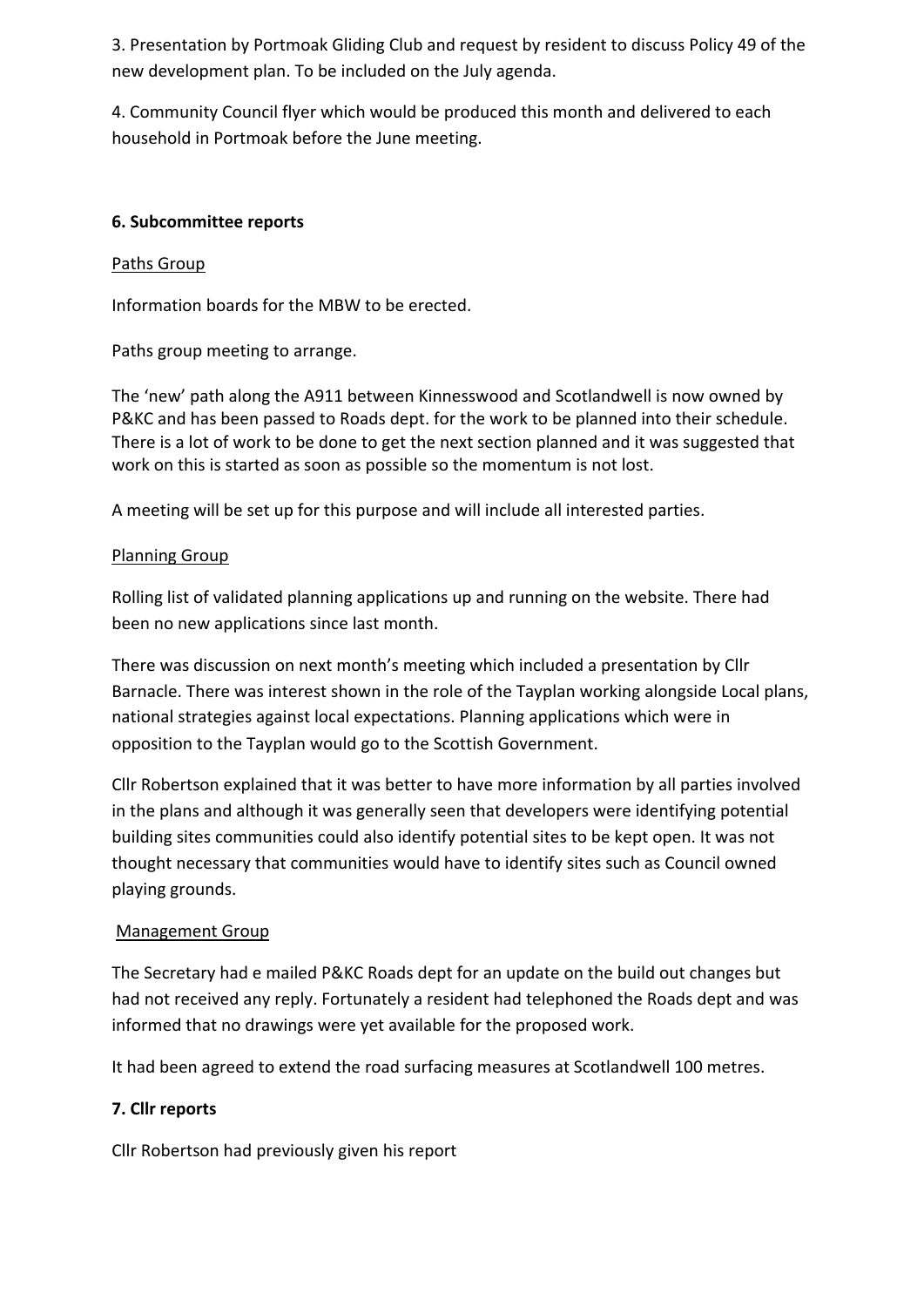8. Kinnesswood Bus shelter.

A resident gave a diagrammatic interpretation and an explanation of his thoughts for changes to the present bus shelter site. There would be many opinions including the principle of change as well as design which would lead to much discussion on the subject. Although P&KC had agreed ownership of the bus shelter it was agreed, in the first instance, to find out who could claim title to the remaining ground out with the bus shelter.

In the meantime the suggestions would be placed on the website and notice board.

## **9. AOCB**

A resident raised the issue of a letter which he had sent to the CC and the response by the CC and wished to further discuss the contents of both. However, it was not considered to be in the best interest of either the resident or the CC to discuss a hypothetical case.

### **9. Communications**

The following communications had been received by the Secretary but the list was not read out at the meeting.

Correspondence April‐May 2010

10.5.10. T in the park, Local Community Forum, May  $19<sup>th</sup>$  2010

11.5.10. e mail from Agent regarding comments on Friar Place

10.5.10 Minutes of Community Learning and Development meeting April 26<sup>th</sup>

10.5.10. Convention of P&KC online discussion board for community councillors

9.5.10 Minutes of Convention of P&KC AGM and 62<sup>nd</sup> meeting

9.5.10. e mail from Cllr Barnacle covering letter for his presentation.

7.5.10. e mail from resident requiring information on paths group

7.5.10. Information re Kinross‐shire Community Learning and Development Group

6.5.10. E mail from Royal Mail, who to write to re a new post box for Kinnesswood.

6.5.10. Community Transport Group, Annual meeting June 4<sup>th</sup> 2010, Perth

5.5.10. e mail from Portmoak School re number of people in hall.

5.5.10 Convention P&KC CC Report on the Planning Users Forum, April 16<sup>th</sup> 2010.

5.5.10. Weekly Planning List

4.5.10 e mail from P&KC Planning re points made in our minutes

4.5.10 letter from Tayplan, copy of presentation